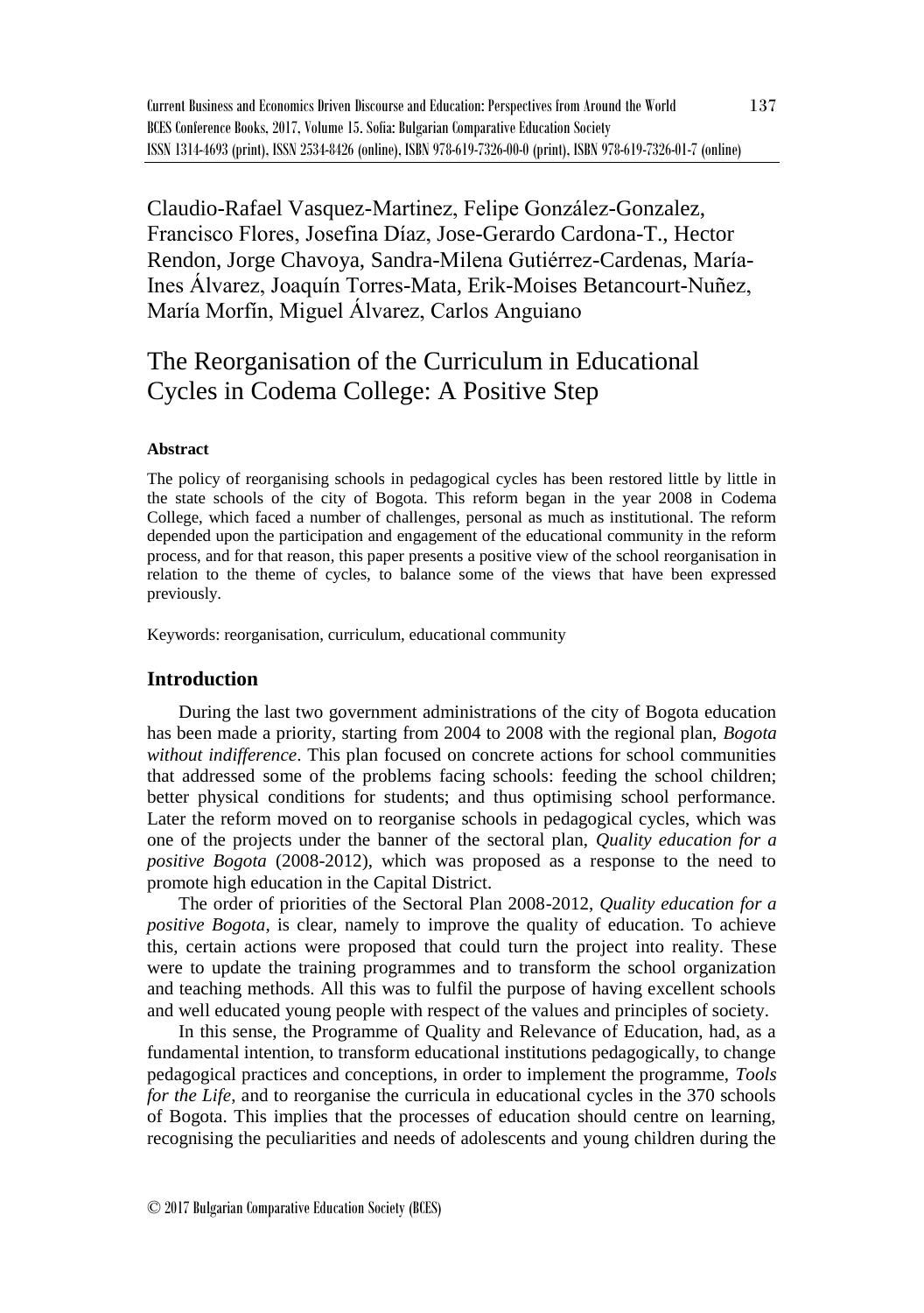different stages of development, providing the conditions that facilitate access to knowledge in a holistic way.

#### **The development of the process of curricular reorganisation**

To stimulate the development of the process of curricular reorganisation in cycles, together with the programme of *Tools for Life*, the Secretary of Education of Bogota designed a methodological and conceptual plan that consisted of the following phases:

- I. Preparation: in which the proposal was discussed and awareness raised, and the conditions of time and space were created to initiate the support process;
- II. Formulation: in this phase all the processes in relation to the redesign of curricula in cycles was planned;
- III. Implementation: in this phase the processes planned in the formulation phase were executed; and
- IV. Follow-up and sustainability: during this phase actions were designed and executed that guaranteed the sustainability of the process of reorganising the curricula in educational cycles.

It is clear what was being attempted here, the Secretary of Education called on the educational community, and its response confirms the point made by Navarro: 'The implementation of educational policy is a complex task. It generally demands that numerous educational actors participate; central and local directors, students, supervisors, bureaucrats and parents or, at the very least, that they do not actively oppose. It is very important to take into account specific data on local conditions that affect the operation of the system. Concretely, to decide whether decision made centrally applies in practice to a certain locality is a far-reaching task' (Navarro, 2006, p. 12).

At this point, it is possible to affirm that Codema College, provides the case study for this paper, the development of this process of pedagogical and curricular construction could count upon the participation, the will, the autonomy and the educational commitment of the local directors of education, managers, and, in particular, teachers, students, and parents, which is to say the whole educational community. The work developed in the school began with concrete, collective agreements, which allowed for ownership of the process, and the gradual introduction of true pedagogical transformations.

It is relevant to note that, although today the balance of the implementation of the policy of cycles in Codema College is positive, in the beginning of the process there was disagreement on the part of the teachers. They were the first group called upon to own the process, and there was great confusion produced by their fear that this involved reframing their pedagogical practice and their educational functions, as well as modifying the principles of school organization that had existed since time immemorial. However, little by little, with the effective work on the part of working parties and the leadership of the process of adaptation, the attitude of the educational staff over the last three years has come together in such a way that today Codema College is one of the most advanced institutions in the locality in terms of the development of levels.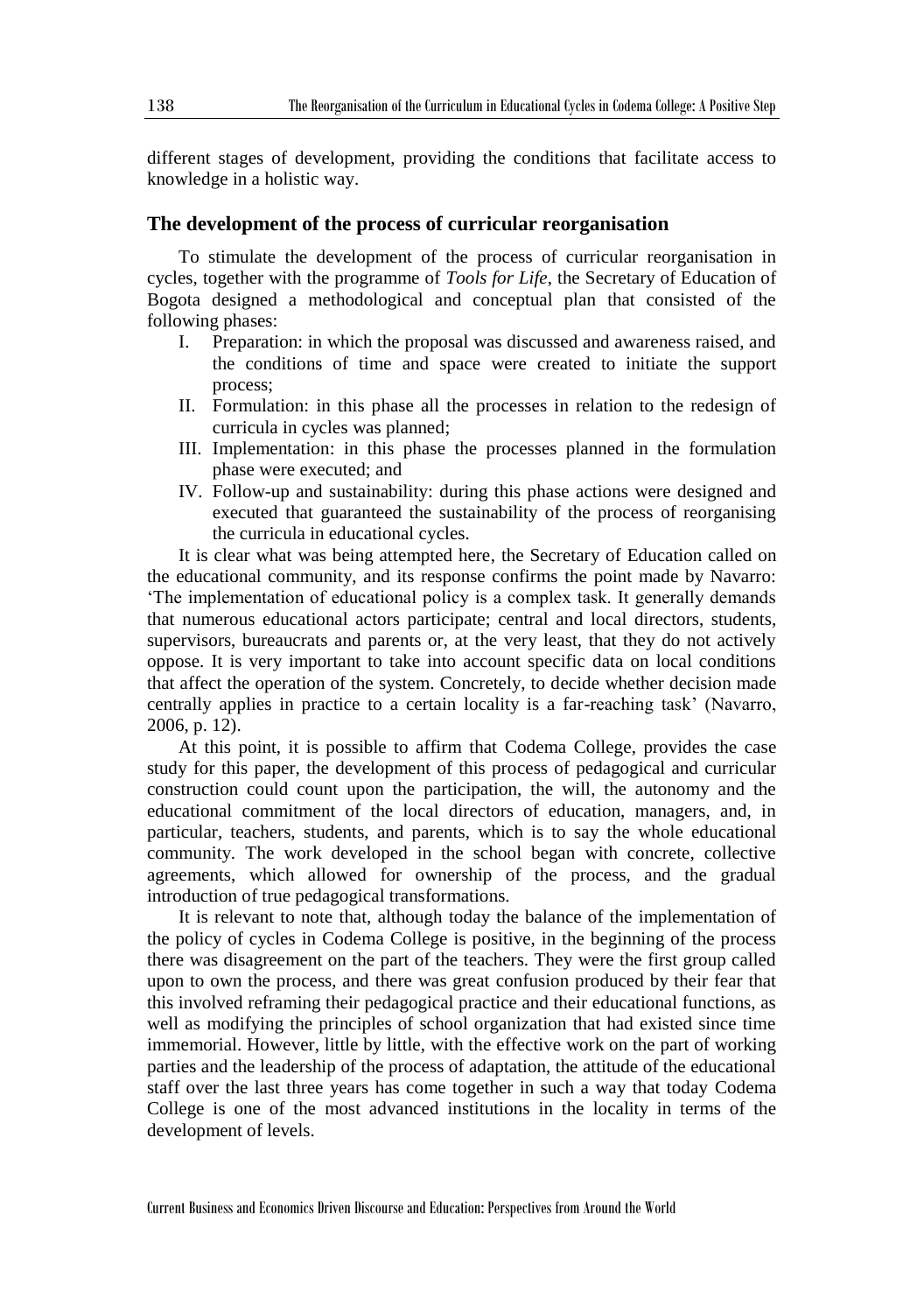## **Process of collective consultation**

To develop the processes of collective consultation during the promotion of this reform, it was necessary to create and to reinforce local and institutional organisations by for example, meetings with the teams, where the attending teachers were persuaded that their participation in the creation of a school environment that was relevant to their specific context, and which was the centre of many dynamic social relationships would be a positive step. While the curricula were being redesigned in cycles, higher education institutions and other educational institutions were contracted as consultants to support the school on site. This had the purpose of tying the academy into this process of transformation. The whole process took place under the leadership of the office of the Undersecretary for Quality and Relevance in the Secretariat of Education of Bogota. The Local Quality Team, the University de la Salle and the Academic Councils were all involved in the school, as well.

There were constant meetings between those who worked in the school and the academic advisors and consultants, where those who attended took part in the network engaged in reforming the curricula into cycles, and there was an interchange of ideas about local implementation. This resulted in the benefit that the teachers absorbed this new idea and took part in the process of construction in the school.

From the point of view of high quality education, the project of curricular reorganisation in educational cycles in Codema College took for granted, as a pedagogical principle, that centring the reorganisation on the stages of human development, and recognising the participants as integral human beings, with capacities, abilities and mastery that must be developed. This was essential for individual and social development and guarantees the quality of the educational outcome. This approach involved the whole school organization, trying to give responses to the daily questions, including: What to teach? How to teach? and How to evaluate? This was an open attempt to take into account the coherence of the socio-cultural context and the characteristics of the children and young people, in their different stages of development.

#### **The reorganising of curricula in educational cycles**

The reorganising of curricula in educational cycles is a different way to think, feel and operate the school. It organises the processes of education and learning from the perspective of valuing the young people, while offering the possibility of learning through pedagogical strategies that respond to their interests and needs and the demands of growth in the educational context (Ramirez, 2011). It would be useful to have some examples here of what pedagogical strategies were tried out and how they had changed from previous approaches.

This educational policy has made real and positive contributions to improving the conditions of life of the population, making education a democratic, participatory exercise of social development for each and every citizen. Consequently, the organization of education in cycles is a strategy to make a school more relevant to daily life, and has turned Codema College into a space of constant investigation and research, that has taken the reconstruction of the curriculum as an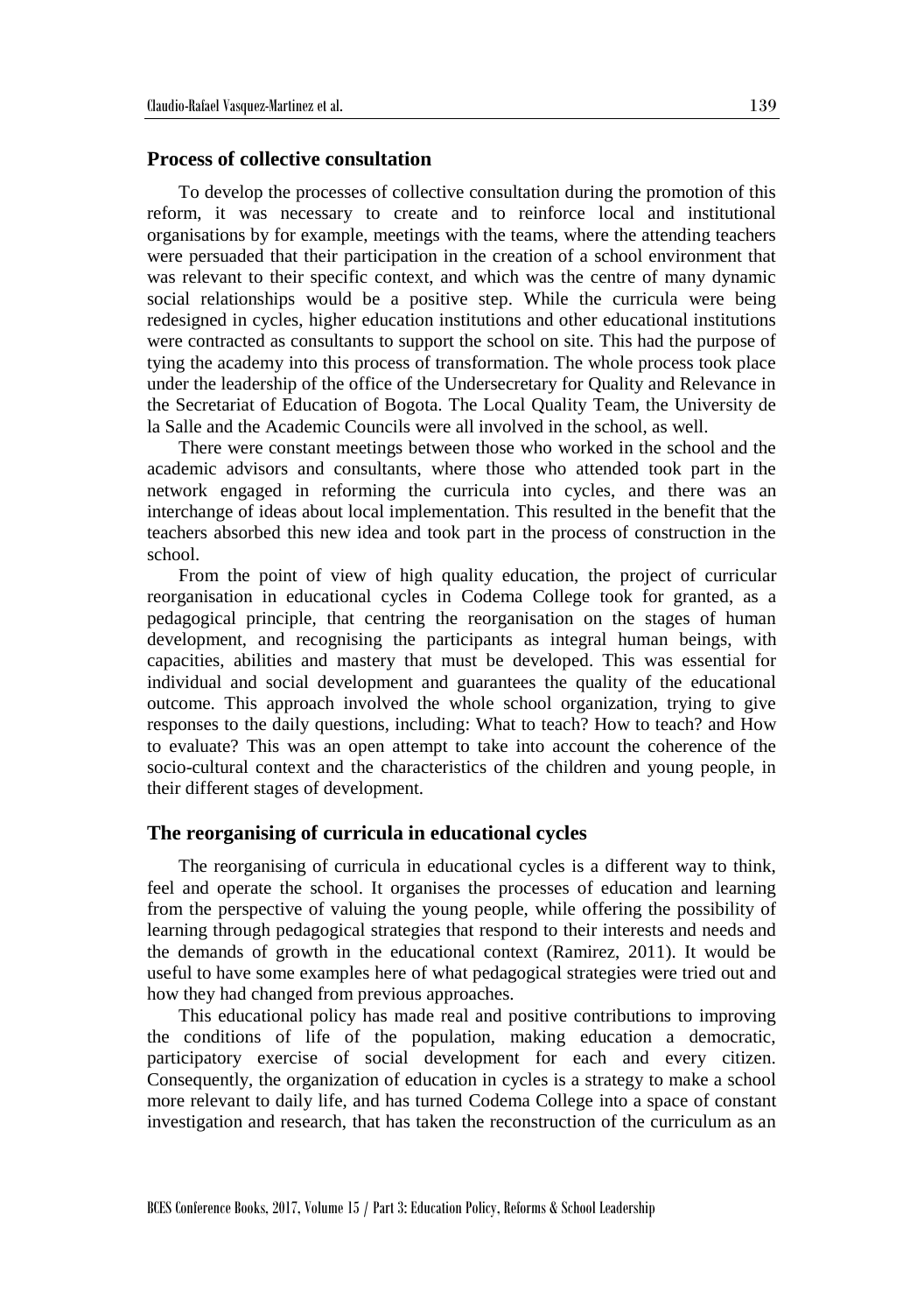area of research and participation, where the teachers and students become researchers and the object of research.

From this perspective, it is worth considering the work of Gajardo (2003) and his classification of the factors that have contributed to reducing school drop-out, and how Codema College demonstrates a good balance in the work that is being carried out:

- a) The increase in the pre-school enrolments, which has improved the success of children in the first years of primary and has reduced repetition, one of the main factors that affects early drop-out from school;
- b) The change to systems of automatic promotion during primary education, or at least the early years, which has reduced the number of over-age pupils, a factor strongly associated with school drop-out;
- c) The introduction, extension and, in some cases, better focusing of programmes and subsidies designed to improve school retention (scholarships, free school materials, programmes of school meals, and others);
- d) The improvement of the school infrastructure and the availability of quotas;
- e) The greater involvement of parents and the introduction of incentives to participate in activities of the school and following the school progress of their children, and of their results. This has led parents and the students themselves, to place a higher value on education as the single or main source of capital capable of improving their chances of access to urban employment (Gajardo, 2003, p. 2).

Up to now, we have looked favourably on the reorganisation of the school into cycles. Now we will explore the meaning of that reform in more depth so that it can be understood better. The Secretary of Education District (SED) adopted a programme that organises the school into five educational cycles, involving the redesign of the Institutional Study Plan (PEI) in their pedagogical and curricular organization, as well as its school organization and administration.

In Codema College a cycle is understood to be, 'the set of conditions and programmes, of intentions and strategies, of pedagogical and administrative resources, integrated and articulated with each other, so as to develop a time unit that includes several levels of difficulty, and within which the students can advance with more flexibility until reaching the objectives of the programme at the end of each cycle, which are linked to the aims of the education embodied in the General Law of Education' (Ministry of National Education, 2006, p. 5). Since 2008 this public policy has been implemented, and has demanded continual reflection on the state of educational practices, their characteristics, advances, difficulties and perspectives.

In line with this thinking, the main actions that have been undertaken in the institution are: the study of the sectoral plan for education, and specifically the pedagogical reorganisation in cycles; the implementation of phases 1, 2, 3, and 4 of the reorganisation in cycles; the evaluation of the students in relation to cycles; and, the adoption of specific projects for each cycle defining the character of the cycle (characteristics of the young people, and of the teachers). These actions guide the progression of the processes to develop the students in each cycle.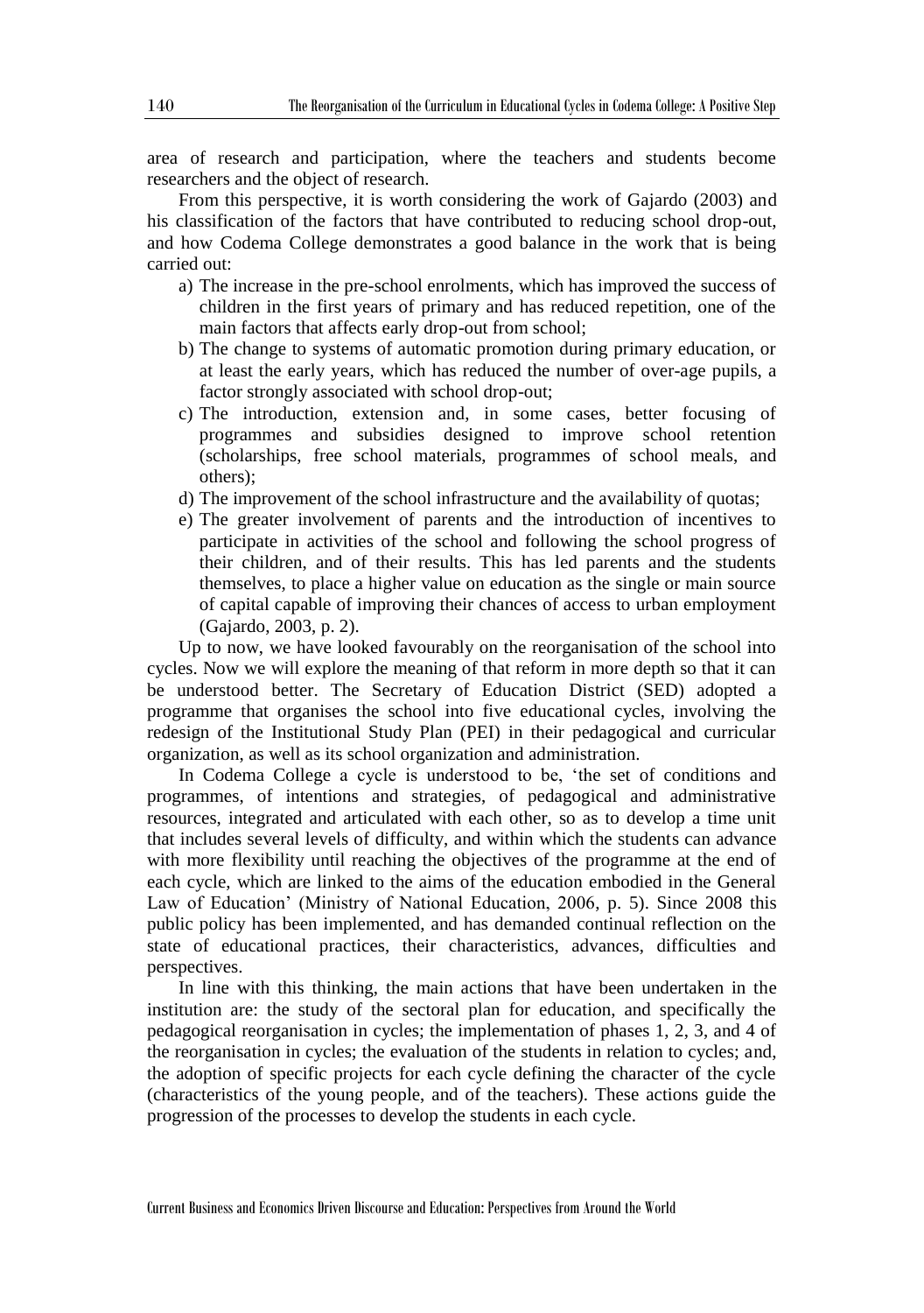Pedagogical strategies have also been adopted to fit the cycles. Curricular guidelines orient the pedagogical process in the cycles. Socialisation into the educational community is integral to the cycles. The Institutional System of Evaluation (SIE) was adopted, following the guidelines of the Institutional Study Plan (PEI) for the reorganisation in cycles. Academic duties have been reorganised in line with the cycles, and the processes of academic and administrative support have been realigned with the cycles (Coordination by cycles).

There have also been adjustments to the school timetable, according to the introduction of cycles, involving the creation of official times for teachers' meetings, again organised by cycles, as well as the creation of local and institutional in-service training days, qualification and update of teachers through local meetings, courses, seminars, pedagogical days, and cycle meetings.

The implementation of pedagogical activities has reinforced the cycles, for example in terms of the pedagogical outcomes, team work and inter- and crossdisciplinary projects have been established. Curricular design is discussed in relation to cycles. The design of school and family support processes and improvement functions according to the dynamic that the reorganisation in cycles demands. The didactic discussion on trends, models and approaches is geared to the pedagogical reorganisation in cycles. The discussion on the organization of the education processes and learning by cycles has led to a rethink of the educational concepts on the part of the teachers, and also the students. This means that school dynamics revolve around the category of cycles in the institution.

In the processes discussed here, the school has depended on the continual support of the SED at a central and local level, with support of teachers and educational managers, and the coming together of the various organs of school government, including the Senior Management Team, Academic Council, Parents Association, as well as the Student Council. The process has also had the regular recommendations of the Commissions on Evaluation and Promotion.

## **Conclusions**

The institutional effort has led to the reframing of many of the practices that, over the years, have constituted the daily routine of the school, and an educational ideal is being constructed that transforms education in the school, makes it possible to offer a high quality education that is relevant to the demands of the times and of the community, a human education where it is clear the young people are at the centre. This reminds us that, 'Before too much importance was attached to what was taught; today we need to discover what type of professionals and citizens a society needs' (Rivero, 2000, p. 104). The result is a school where the pedagogical relationships that have governed the school throughout time are altered.

Finally, it is possible to affirm that the curricular reorganisation in pedagogical cycles plays a central role in the generation of reforms that can be implemented in practice to promote the autonomy of schools and educational decentralisation. The transfer of pedagogical and curricular decisions moves them from central government to the school (García-Huidobro, 1999). From this perspective, learning, and the ways in which it can be optimised, through close collaboration with the agents who participate in it is made the centre of the educational process (Guzmán, 2004). This school finds itself facing a true transformation, where attendance,